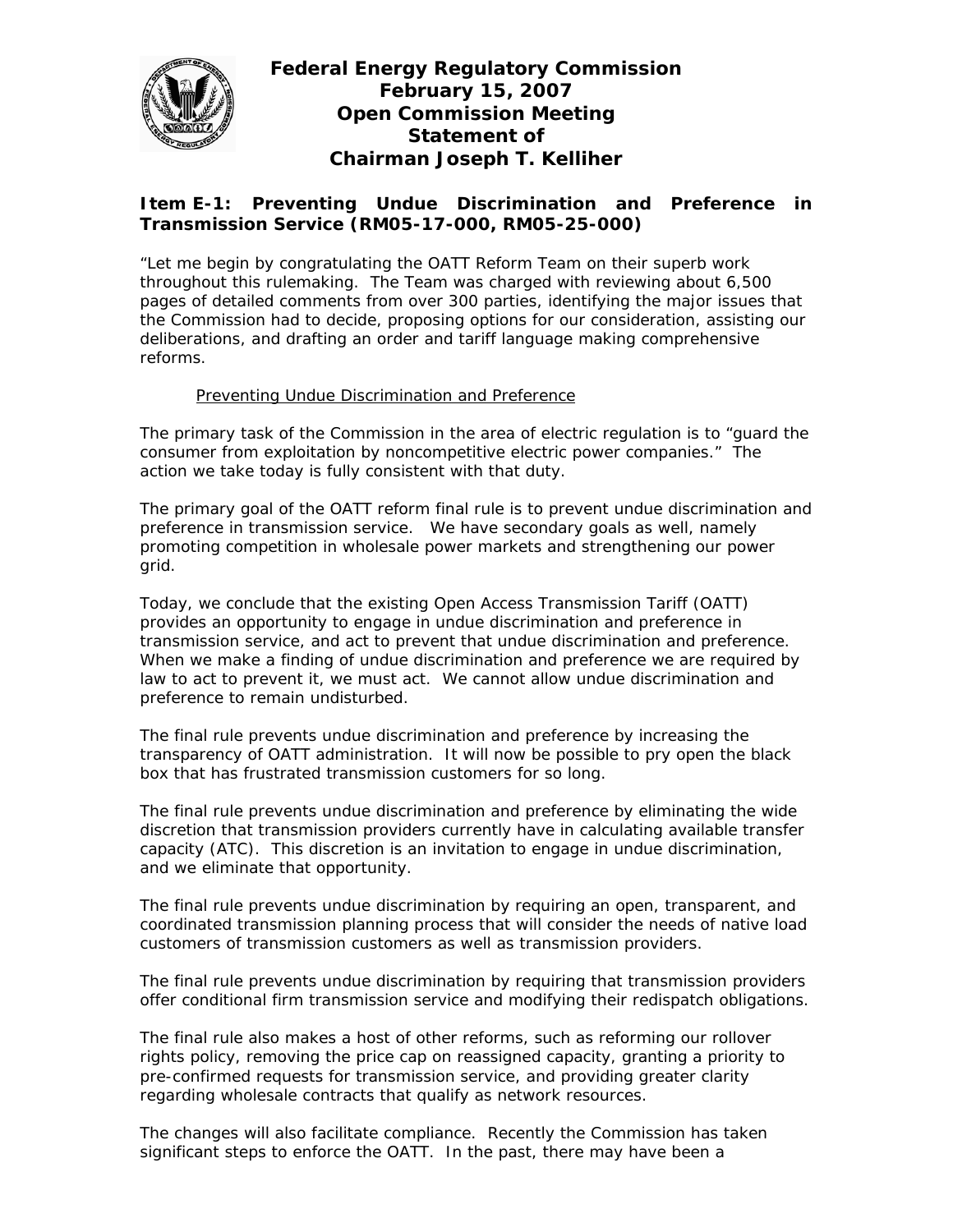perception the Commission assumed compliance with the OATT. That is no longer the case. Now we are acting to assure compliance.

The final rule will facilitate compliance by providing greater clarity. If we are going to enforce the OATT there is a burden on the Commission to be clear on its requirements. Just as the wide discretion in ATC calculation frustrated transmission customers, it also frustrated the efforts of regulated companies to comply and the Commission's efforts to enforce.

The final rule rests on strong legal grounds. The rulemaking is based on our authority under section 206 of the Federal Power Act. The courts have recognized that the Commission's remedial authority is at its zenith when we act to prevent undue discrimination and preference.

### Promoting Wholesale Competition

The Commission guards the consumer in different ways. One way is through effective regulation. Another is by promoting competition in wholesale power markets. In my view, OATT reform will promote competition in wholesale power markets as well as provide effective regulation.

A vital means of promoting effective competition in wholesale power markets is open access transmission. The relationship between open access and effective competition has long been recognized. Each of the three major federal electricity laws enacted in the past 25 years promoted open access in order to encourage the development of competitive wholesale markets.

Competitive wholesale markets in this country face challenges. The OATT reform final rule is not the solution to all these challenges, nor was it intended to be. But the OATT reform final rule will promote competitive markets, by preventing undue discrimination and preference and assuring more perfect open access to the interstate transmission grid.

### Strengthening the Transmission Grid

The OATT reform final rule will also strengthen the interstate power grid. The reality is that we do not have a national grid, but a series of regional grids. At the same time, ownership of the transmission grid in the United States is highly disaggregated. The solution we advance is strengthening regional transmission planning. That should work to the advantage of wholesale and transmission customers, but also to the transmission owners themselves. Effective regional planning should make it easier to resolve cost allocation.

We have been careful in our approach. We started with a Notice of Inquiry that posed a host of questions. We had a long period of outreach leading up to the proposed rule last May. That outreach was critical in developing a proposed rule that had a great deal of support when it was issued, and has made it easier to act on a final rule today.

The responses to the Notice of Inquiry and our outreach showed that there was broad consensus around a few points. One is that the Commission should build on